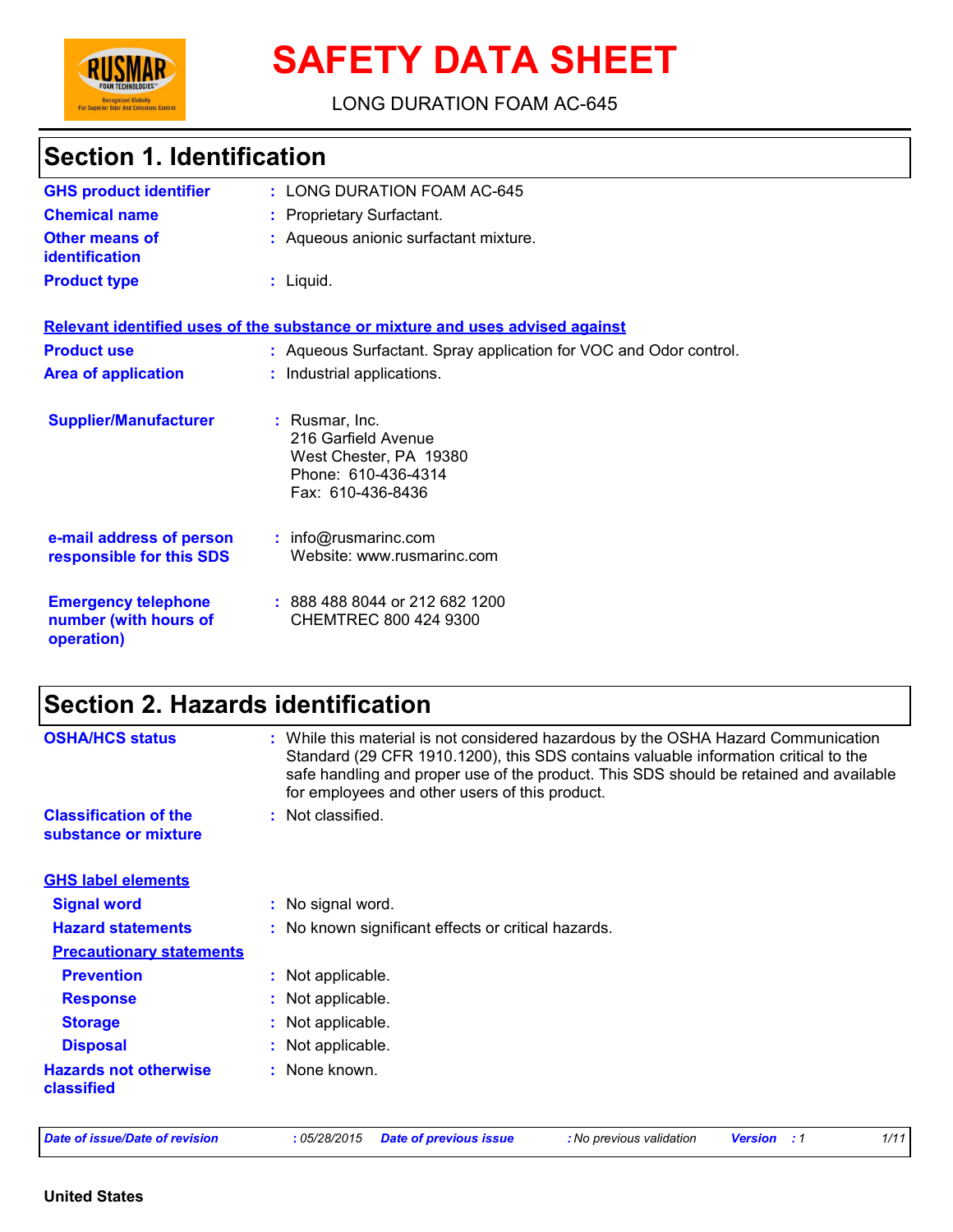### **Section 3. Composition/information on ingredients**

#### **Substance/mixture**

**:** Substance

**Chemical name :** Proprietary Surfactant.

**Other means of identification**

**:** Aqueous anionic surfactant mixture.

**CAS number/other identifiers**

**CAS number :** Not available.

**Product code :** Not available.

| <b>Ingredient name</b>  | <b>Other names</b> | $\Omega$ | <b>CAS number</b> |
|-------------------------|--------------------|----------|-------------------|
| Proprietary Surfactant. |                    | 100      |                   |

Any concentration shown as a range is to protect confidentiality or is due to batch variation.

**There are no additional ingredients present which, within the current knowledge of the supplier and in the concentrations applicable, are classified as hazardous to health and hence require reporting in this section.**

### **Section 4. First aid measures**

|                     | <b>Description of necessary first aid measures</b>                                                                                                                                                                                                                                                                                                     |
|---------------------|--------------------------------------------------------------------------------------------------------------------------------------------------------------------------------------------------------------------------------------------------------------------------------------------------------------------------------------------------------|
| <b>Eye contact</b>  | : Immediately flush eyes with plenty of water, occasionally lifting the upper and lower<br>eyelids. Check for and remove any contact lenses. Get medical attention if irritation<br>occurs.                                                                                                                                                            |
| <b>Inhalation</b>   | : Remove victim to fresh air and keep at rest in a position comfortable for breathing. Get<br>medical attention if symptoms occur.                                                                                                                                                                                                                     |
| <b>Skin contact</b> | : Flush contaminated skin with plenty of water. Remove contaminated clothing and shoes.<br>Get medical attention if symptoms occur.                                                                                                                                                                                                                    |
| <b>Ingestion</b>    | : Wash out mouth with water. Remove victim to fresh air and keep at rest in a position<br>comfortable for breathing. If material has been swallowed and the exposed person is<br>conscious, give small quantities of water to drink. Do not induce vomiting unless<br>directed to do so by medical personnel. Get medical attention if symptoms occur. |

|                                       | <b>Most important symptoms/effects, acute and delayed</b>                                                                      |
|---------------------------------------|--------------------------------------------------------------------------------------------------------------------------------|
| <b>Potential acute health effects</b> |                                                                                                                                |
| <b>Eye contact</b>                    | : No known significant effects or critical hazards.                                                                            |
| <b>Inhalation</b>                     | : No known significant effects or critical hazards.                                                                            |
| <b>Skin contact</b>                   | : No known significant effects or critical hazards.                                                                            |
| <b>Ingestion</b>                      | : No known significant effects or critical hazards.                                                                            |
| <b>Over-exposure signs/symptoms</b>   |                                                                                                                                |
| <b>Eye contact</b>                    | : No specific data.                                                                                                            |
| <b>Inhalation</b>                     | : No specific data.                                                                                                            |
| <b>Skin contact</b>                   | : No specific data.                                                                                                            |
| <b>Ingestion</b>                      | : No specific data.                                                                                                            |
|                                       | Indication of immediate medical attention and special treatment needed, if necessary                                           |
| <b>Notes to physician</b>             | : Treat symptomatically. Contact poison treatment specialist immediately if large<br>quantities have been ingested or inhaled. |
| <b>Specific treatments</b>            | : No specific treatment.                                                                                                       |
| <b>Date of issue/Date of revision</b> | 2/11<br>:05/28/2015<br><b>Date of previous issue</b><br>: No previous validation<br><b>Version</b><br>. . 1                    |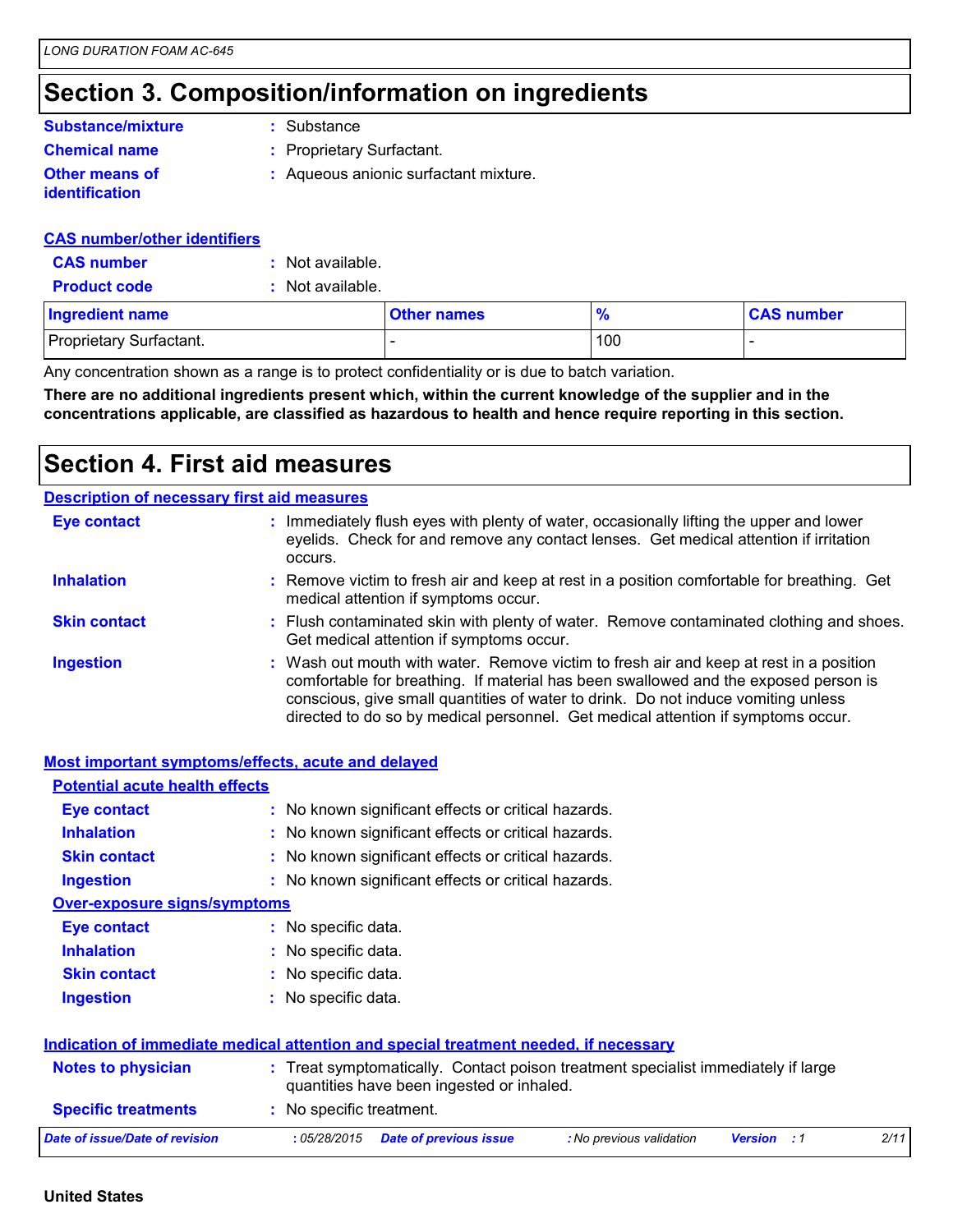#### **Section 4. First aid measures**

**Protection of first-aiders** : No action shall be taken involving any personal risk or without suitable training.

#### **See toxicological information (Section 11)**

| <b>Section 5. Fire-fighting measures</b> |  |
|------------------------------------------|--|
|------------------------------------------|--|

| <b>Extinguishing media</b>                               |                                                                                                                                                                                                     |
|----------------------------------------------------------|-----------------------------------------------------------------------------------------------------------------------------------------------------------------------------------------------------|
| <b>Suitable extinguishing</b><br>media                   | : Use an extinguishing agent suitable for the surrounding fire.                                                                                                                                     |
| <b>Unsuitable extinguishing</b><br>media                 | : None known.                                                                                                                                                                                       |
| <b>Specific hazards arising</b><br>from the chemical     | : In a fire or if heated, a pressure increase will occur and the container may burst.                                                                                                               |
| <b>Hazardous thermal</b><br>decomposition products       | Decomposition products may include the following materials:<br>carbon dioxide<br>carbon monoxide<br>sulfur oxides                                                                                   |
| <b>Special protective actions</b><br>for fire-fighters   | : Promptly isolate the scene by removing all persons from the vicinity of the incident if<br>there is a fire. No action shall be taken involving any personal risk or without suitable<br>training. |
| <b>Special protective</b><br>equipment for fire-fighters | : Fire-fighters should wear appropriate protective equipment and self-contained breathing<br>apparatus (SCBA) with a full face-piece operated in positive pressure mode.                            |

## **Section 6. Accidental release measures**

|                                                              | <b>Personal precautions, protective equipment and emergency procedures</b>                                                                                                                                                                                                                               |
|--------------------------------------------------------------|----------------------------------------------------------------------------------------------------------------------------------------------------------------------------------------------------------------------------------------------------------------------------------------------------------|
| For non-emergency<br>personnel                               | : No action shall be taken involving any personal risk or without suitable training.<br>Evacuate surrounding areas. Keep unnecessary and unprotected personnel from<br>entering. Do not touch or walk through spilled material. Put on appropriate personal<br>protective equipment.                     |
| For emergency responders                                     | : If specialised clothing is required to deal with the spillage, take note of any information in<br>Section 8 on suitable and unsuitable materials. See also the information in "For non-<br>emergency personnel".                                                                                       |
| <b>Environmental precautions</b>                             | : Avoid dispersal of spilled material and runoff and contact with soil, waterways, drains<br>and sewers. Inform the relevant authorities if the product has caused environmental<br>pollution (sewers, waterways, soil or air).                                                                          |
| <b>Methods and materials for containment and cleaning up</b> |                                                                                                                                                                                                                                                                                                          |
| <b>Small spill</b>                                           | : Stop leak if without risk. Move containers from spill area. Dilute with water and mop up<br>if water-soluble. Alternatively, or if water-insoluble, absorb with an inert dry material and<br>place in an appropriate waste disposal container. Dispose of via a licensed waste<br>disposal contractor. |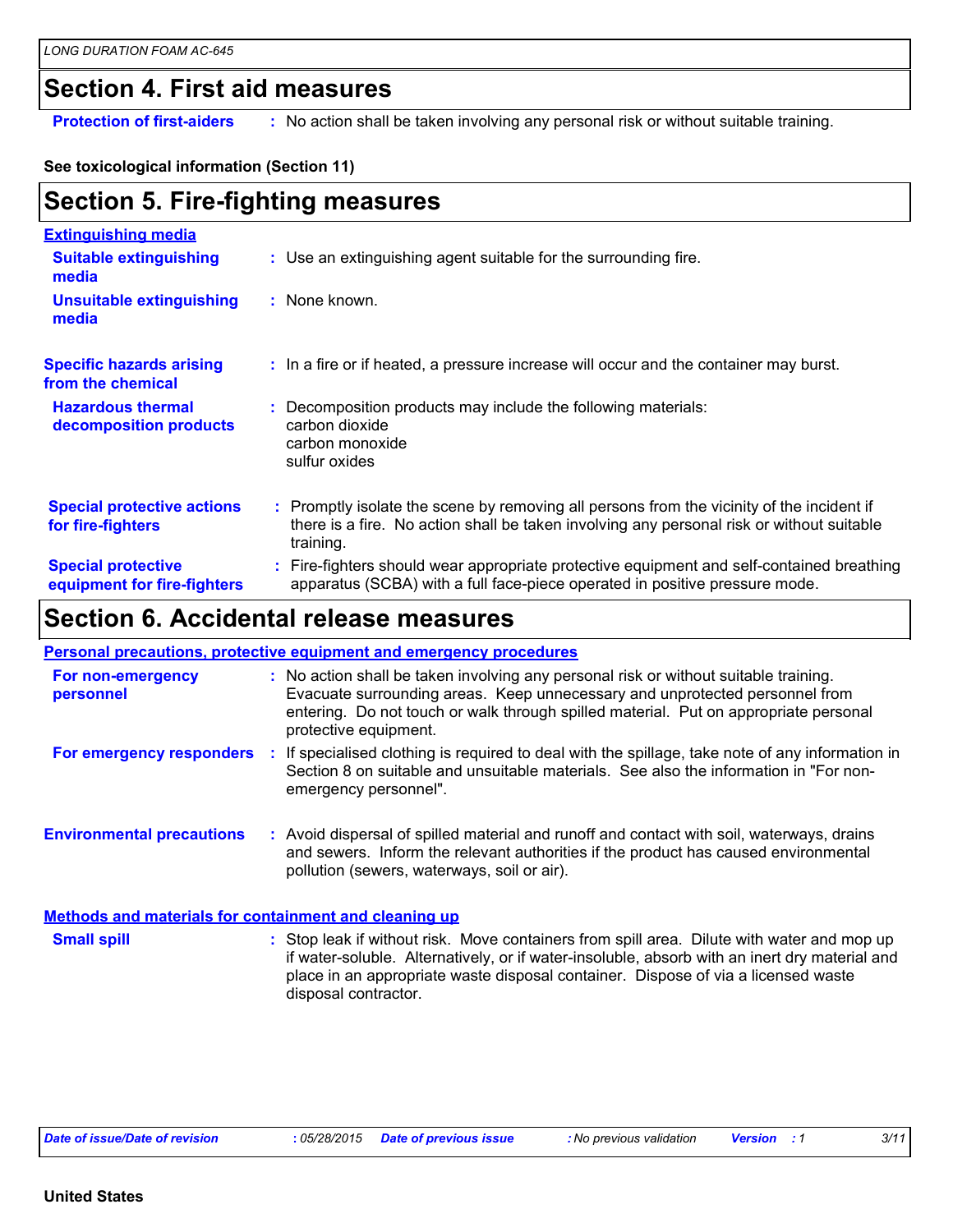### **Section 6. Accidental release measures**

| <b>Large spill</b> | : Stop leak if without risk. Move containers from spill area. Prevent entry into sewers,<br>water courses, basements or confined areas. Wash spillages into an effluent treatment<br>plant or proceed as follows. Contain and collect spillage with non-combustible,<br>absorbent material e.g. sand, earth, vermiculite or diatomaceous earth and place in<br>container for disposal according to local regulations (see Section 13). Dispose of via a<br>licensed waste disposal contractor. Note: see Section 1 for emergency contact<br>information and Section 13 for waste disposal. |
|--------------------|--------------------------------------------------------------------------------------------------------------------------------------------------------------------------------------------------------------------------------------------------------------------------------------------------------------------------------------------------------------------------------------------------------------------------------------------------------------------------------------------------------------------------------------------------------------------------------------------|
|--------------------|--------------------------------------------------------------------------------------------------------------------------------------------------------------------------------------------------------------------------------------------------------------------------------------------------------------------------------------------------------------------------------------------------------------------------------------------------------------------------------------------------------------------------------------------------------------------------------------------|

# **Section 7. Handling and storage**

| <b>Precautions for safe handling</b>                                             |                                                                                                                                                                                                                                                                                                                                                                                                                                                                                                               |
|----------------------------------------------------------------------------------|---------------------------------------------------------------------------------------------------------------------------------------------------------------------------------------------------------------------------------------------------------------------------------------------------------------------------------------------------------------------------------------------------------------------------------------------------------------------------------------------------------------|
| <b>Protective measures</b>                                                       | : Put on appropriate personal protective equipment (see Section 8).                                                                                                                                                                                                                                                                                                                                                                                                                                           |
| <b>Advice on general</b><br>occupational hygiene                                 | : Eating, drinking and smoking should be prohibited in areas where this material is<br>handled, stored and processed. Workers should wash hands and face before eating,<br>drinking and smoking. Remove contaminated clothing and protective equipment before<br>entering eating areas. See also Section 8 for additional information on hygiene<br>measures.                                                                                                                                                 |
| <b>Conditions for safe storage,</b><br>including any<br><b>incompatibilities</b> | : Store in accordance with local regulations. Store in original container protected from<br>direct sunlight in a dry, cool and well-ventilated area, away from incompatible materials<br>(see Section 10) and food and drink. Keep container tightly closed and sealed until<br>ready for use. Containers that have been opened must be carefully resealed and kept<br>upright to prevent leakage. Do not store in unlabeled containers. Use appropriate<br>containment to avoid environmental contamination. |

# **Section 8. Exposure controls/personal protection**

| <b>Control parameters</b>                  |                                                                                                                                                                                                                                                                                                                                                                                                   |
|--------------------------------------------|---------------------------------------------------------------------------------------------------------------------------------------------------------------------------------------------------------------------------------------------------------------------------------------------------------------------------------------------------------------------------------------------------|
| <b>Occupational exposure limits</b>        |                                                                                                                                                                                                                                                                                                                                                                                                   |
| None.                                      |                                                                                                                                                                                                                                                                                                                                                                                                   |
| <b>Appropriate engineering</b><br>controls | : Good general ventilation should be sufficient to control worker exposure to airborne<br>contaminants.                                                                                                                                                                                                                                                                                           |
| <b>Environmental exposure</b><br>controls  | Emissions from ventilation or work process equipment should be checked to ensure they<br>comply with the requirements of environmental protection legislation. In some cases,<br>fume scrubbers, filters or engineering modifications to the process equipment will be<br>necessary to reduce emissions to acceptable levels.                                                                     |
| <b>Individual protection measures</b>      |                                                                                                                                                                                                                                                                                                                                                                                                   |
| <b>Hygiene measures</b>                    | : Wash hands, forearms and face thoroughly after handling chemical products, before<br>eating, smoking and using the lavatory and at the end of the working period.<br>Appropriate techniques should be used to remove potentially contaminated clothing.<br>Wash contaminated clothing before reusing. Ensure that eyewash stations and safety<br>showers are close to the workstation location. |
| <b>Eye/face protection</b>                 | Safety eyewear complying with an approved standard should be used when a risk<br>assessment indicates this is necessary to avoid exposure to liquid splashes, mists,<br>gases or dusts. If contact is possible, the following protection should be worn, unless<br>the assessment indicates a higher degree of protection: safety glasses with side-shields.                                      |
| <b>Skin protection</b>                     |                                                                                                                                                                                                                                                                                                                                                                                                   |
|                                            |                                                                                                                                                                                                                                                                                                                                                                                                   |
|                                            |                                                                                                                                                                                                                                                                                                                                                                                                   |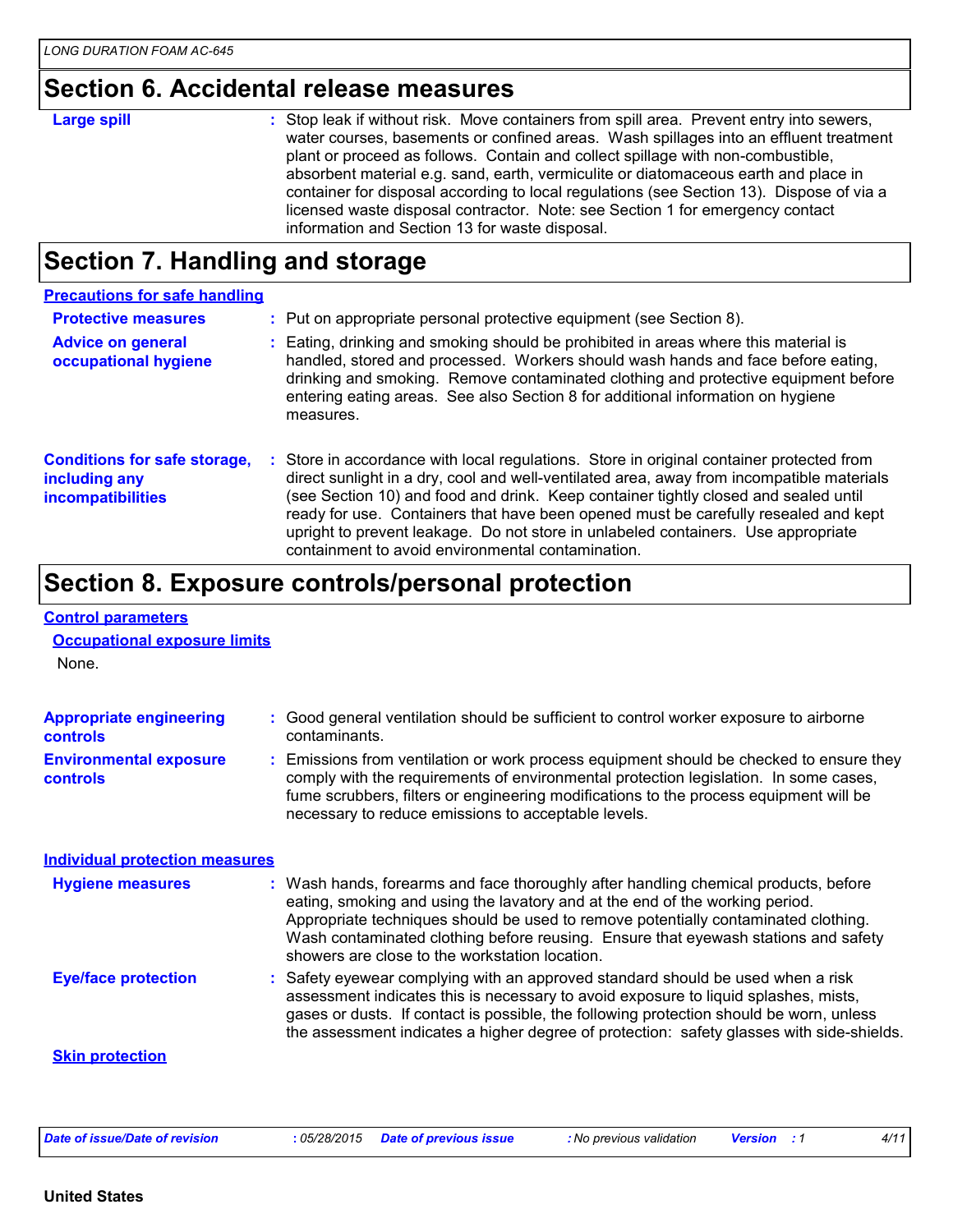### **Section 8. Exposure controls/personal protection**

| <b>Hand protection</b>        | : Chemical-resistant, impervious gloves complying with an approved standard should be<br>worn at all times when handling chemical products if a risk assessment indicates this is<br>necessary.                                                                                                                            |
|-------------------------------|----------------------------------------------------------------------------------------------------------------------------------------------------------------------------------------------------------------------------------------------------------------------------------------------------------------------------|
| <b>Body protection</b>        | : Personal protective equipment for the body should be selected based on the task being<br>performed and the risks involved and should be approved by a specialist before<br>handling this product.                                                                                                                        |
| <b>Other skin protection</b>  | : Appropriate footwear and any additional skin protection measures should be selected<br>based on the task being performed and the risks involved and should be approved by a<br>specialist before handling this product.                                                                                                  |
| <b>Respiratory protection</b> | : Use a properly fitted, air-purifying or air-fed respirator complying with an approved<br>standard if a risk assessment indicates this is necessary. Respirator selection must be<br>based on known or anticipated exposure levels, the hazards of the product and the safe<br>working limits of the selected respirator. |

# **Section 9. Physical and chemical properties**

| <b>Appearance</b>                                 |                                                                        |  |
|---------------------------------------------------|------------------------------------------------------------------------|--|
| <b>Physical state</b>                             | : Liquid. [Clear viscous liquid.]                                      |  |
| <b>Color</b>                                      | : Translucent. White.                                                  |  |
| Odor                                              | : Odorless.                                                            |  |
| <b>Odor threshold</b>                             | : Not available.                                                       |  |
| pH                                                | : Not available.                                                       |  |
| <b>Melting point</b>                              | $:$ Not available.                                                     |  |
| <b>Boiling point</b>                              | : 99°C (210.2°F)                                                       |  |
| <b>Flash point</b>                                | : Not applicable.                                                      |  |
| <b>Evaporation rate</b>                           | : Not available.                                                       |  |
| <b>Flammability (solid, gas)</b>                  | : Not applicable.                                                      |  |
| Lower and upper explosive<br>(flammable) limits   | $:$ Not available.                                                     |  |
| <b>Vapor pressure</b>                             | : 3.3 kPa (25 mm Hg) [room temperature]                                |  |
| <b>Vapor density</b>                              | $:$ Not available.                                                     |  |
| <b>Relative density</b>                           | $: 1.01$ to 1.06                                                       |  |
| <b>Solubility</b>                                 | : Easily soluble in the following materials: cold water and hot water. |  |
| <b>Solubility in water</b>                        | : Easily soluble.                                                      |  |
| <b>Partition coefficient: n-</b><br>octanol/water | $:$ Not available.                                                     |  |
| <b>Auto-ignition temperature</b>                  | $:$ Not available.                                                     |  |
| <b>Decomposition temperature</b>                  | : Not available.                                                       |  |
| <b>SADT</b>                                       | : Not available.                                                       |  |
| <b>Viscosity</b>                                  | : Not available.                                                       |  |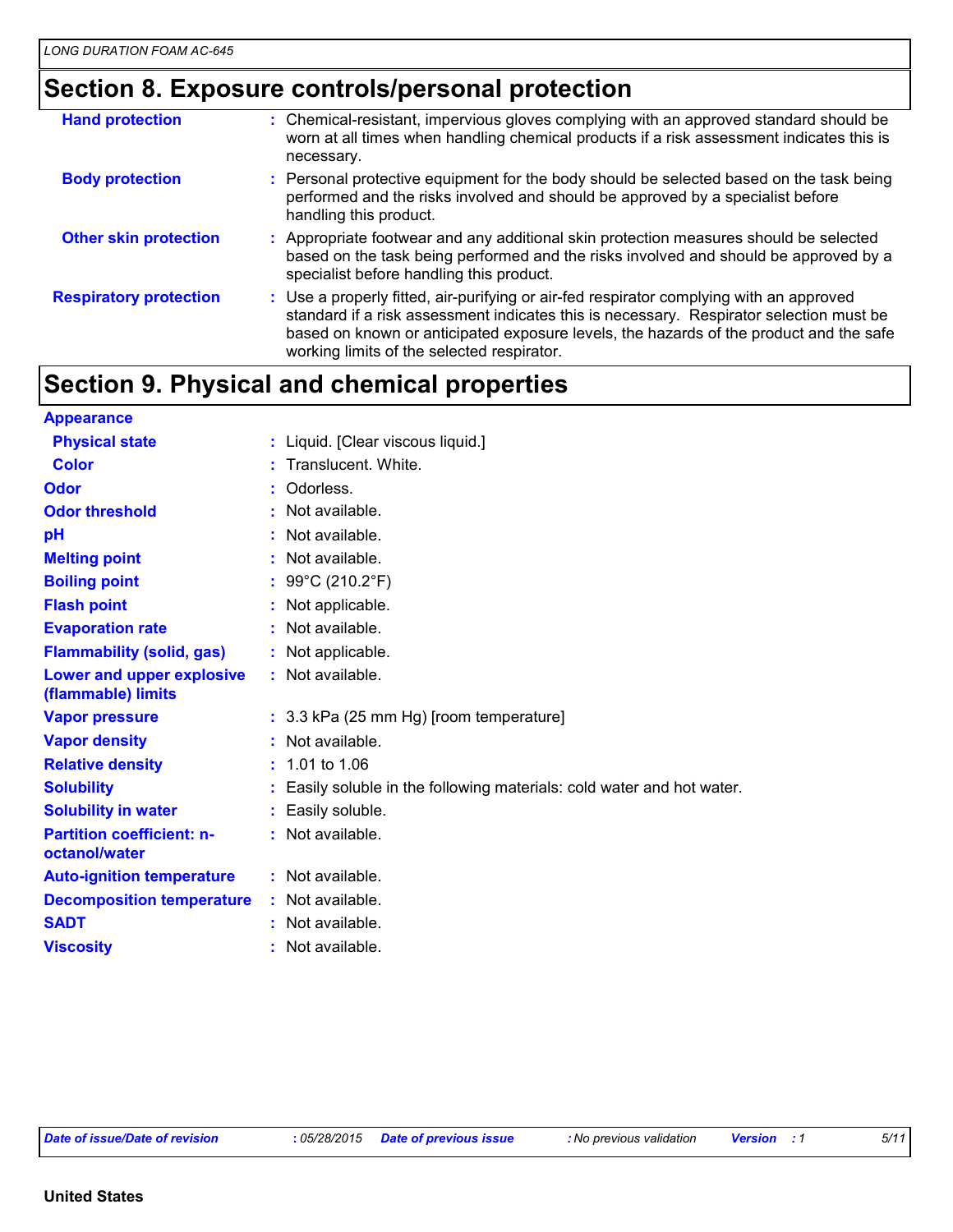# **Section 10. Stability and reactivity**

| <b>Reactivity</b>                            |  | : No specific test data related to reactivity available for this product or its ingredients. |
|----------------------------------------------|--|----------------------------------------------------------------------------------------------|
| <b>Chemical stability</b>                    |  | : The product is stable.                                                                     |
| <b>Possibility of hazardous</b><br>reactions |  | : Under normal conditions of storage and use, hazardous reactions will not occur.            |
|                                              |  | Under normal conditions of storage and use, hazardous polymerization will not occur.         |
| <b>Conditions to avoid</b>                   |  | : Keep away from heat.                                                                       |
| <b>Incompatible materials</b>                |  | : No specific data.                                                                          |
| <b>Hazardous decomposition</b><br>products   |  | : Low levels of sulfur oxides on exposure to high temperatures (concentrate).                |

# **Section 11. Toxicological information**

| <b>Date of issue/Date of revision</b>                                       | :05/28/2015<br><b>Date of previous issue</b> | : No previous validation | <b>Version</b> : 1 | 6/11 |
|-----------------------------------------------------------------------------|----------------------------------------------|--------------------------|--------------------|------|
| <b>Information on the likely</b><br>routes of exposure                      | : Not available.                             |                          |                    |      |
| <b>Aspiration hazard</b><br>Not available.                                  |                                              |                          |                    |      |
| <b>Specific target organ toxicity (repeated exposure)</b><br>Not available. |                                              |                          |                    |      |
| Not available.                                                              |                                              |                          |                    |      |
| <b>Specific target organ toxicity (single exposure)</b>                     |                                              |                          |                    |      |
| <b>Conclusion/Summary</b>                                                   | : Not available.                             |                          |                    |      |
| <b>Teratogenicity</b>                                                       |                                              |                          |                    |      |
| <b>Conclusion/Summary</b>                                                   | : Not available.                             |                          |                    |      |
| <b>Reproductive toxicity</b>                                                |                                              |                          |                    |      |
| <b>Conclusion/Summary</b>                                                   | : Not available.                             |                          |                    |      |
| <b>Carcinogenicity</b>                                                      |                                              |                          |                    |      |
| <b>Mutagenicity</b><br><b>Conclusion/Summary</b>                            | : Not available.                             |                          |                    |      |
| Not available.                                                              |                                              |                          |                    |      |
| <b>Sensitization</b>                                                        |                                              |                          |                    |      |
| Not available.                                                              |                                              |                          |                    |      |
| <b>Irritation/Corrosion</b>                                                 |                                              |                          |                    |      |
| <b>Conclusion/Summary</b>                                                   | : Not expected.                              |                          |                    |      |
| <b>Acute toxicity</b><br>Not available.                                     |                                              |                          |                    |      |
|                                                                             |                                              |                          |                    |      |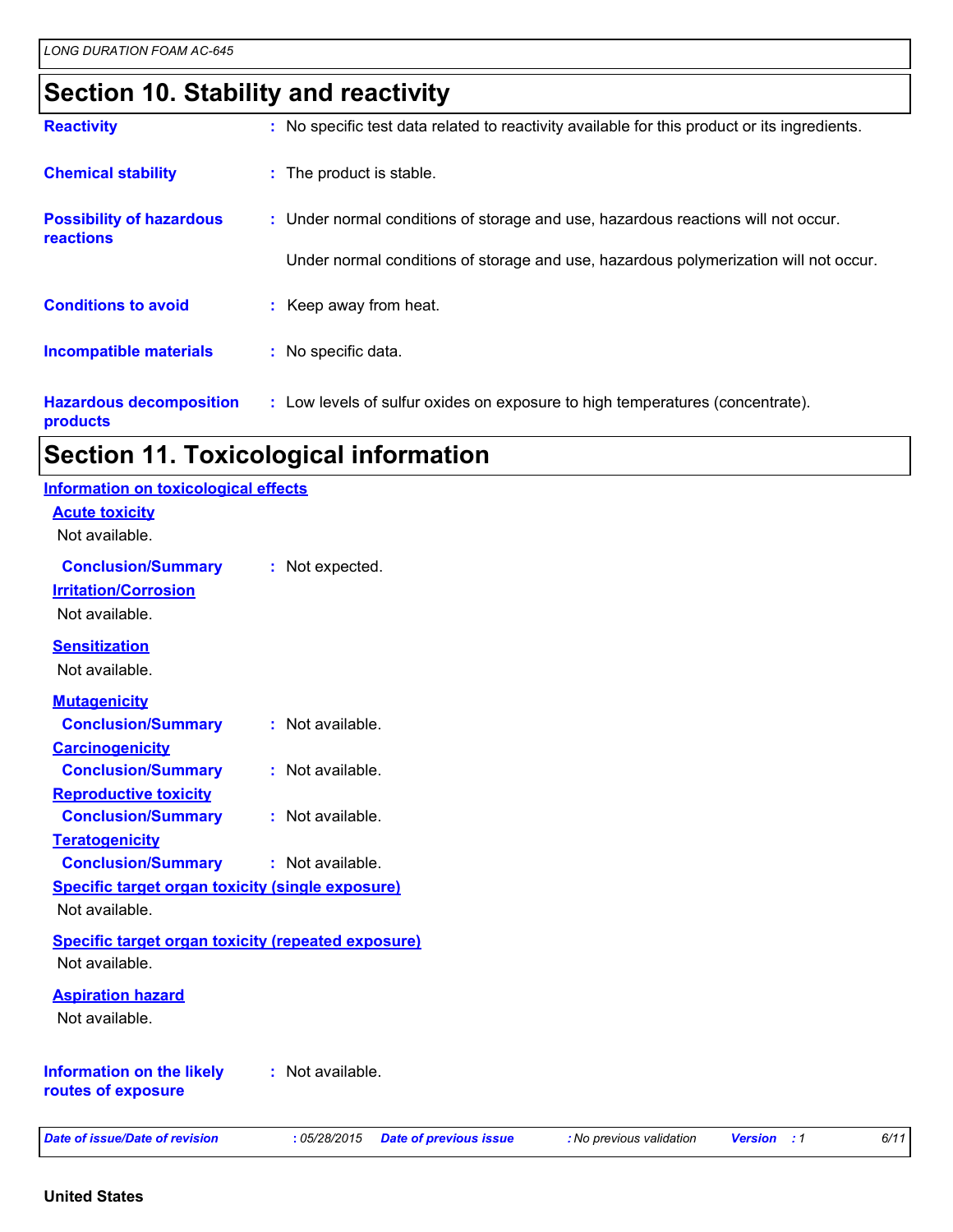# **Section 11. Toxicological information**

| <b>Potential acute health effects</b>   |                                                                                          |
|-----------------------------------------|------------------------------------------------------------------------------------------|
| <b>Eye contact</b>                      | : No known significant effects or critical hazards.                                      |
| <b>Inhalation</b>                       | No known significant effects or critical hazards.                                        |
| <b>Skin contact</b>                     | : No known significant effects or critical hazards.                                      |
| <b>Ingestion</b>                        | : No known significant effects or critical hazards.                                      |
|                                         | Symptoms related to the physical, chemical and toxicological characteristics             |
| <b>Eye contact</b>                      | : No specific data.                                                                      |
| <b>Inhalation</b>                       | : No specific data.                                                                      |
| <b>Skin contact</b>                     | : No specific data.                                                                      |
| <b>Ingestion</b>                        | : No specific data.                                                                      |
|                                         | Delayed and immediate effects and also chronic effects from short and long term exposure |
| <b>Short term exposure</b>              |                                                                                          |
| <b>Potential immediate</b><br>effects   | : Not available.                                                                         |
| <b>Potential delayed effects</b>        | : Not available.                                                                         |
| <b>Long term exposure</b>               |                                                                                          |
| <b>Potential immediate</b><br>effects   | : Not available.                                                                         |
| <b>Potential delayed effects</b>        | : Not available.                                                                         |
| <b>Potential chronic health effects</b> |                                                                                          |
| Not available.                          |                                                                                          |
| <b>General</b>                          | : No known significant effects or critical hazards.                                      |
| <b>Carcinogenicity</b>                  | No known significant effects or critical hazards.                                        |
| <b>Mutagenicity</b>                     | No known significant effects or critical hazards.                                        |
| <b>Teratogenicity</b>                   | : No known significant effects or critical hazards.                                      |
| <b>Developmental effects</b>            | No known significant effects or critical hazards.                                        |
| <b>Fertility effects</b>                | No known significant effects or critical hazards.                                        |
| Numerical measures of toxicity          |                                                                                          |

#### **Numerical measures of toxicity**

#### **Acute toxicity estimates**

Not available.

# **Section 12. Ecological information**

#### **Toxicity**

Not available.

#### **Persistence and degradability**

Not available.

*Date of issue/Date of revision* **:** *05/28/2015 Date of previous issue : No previous validation Version : 1 7/11*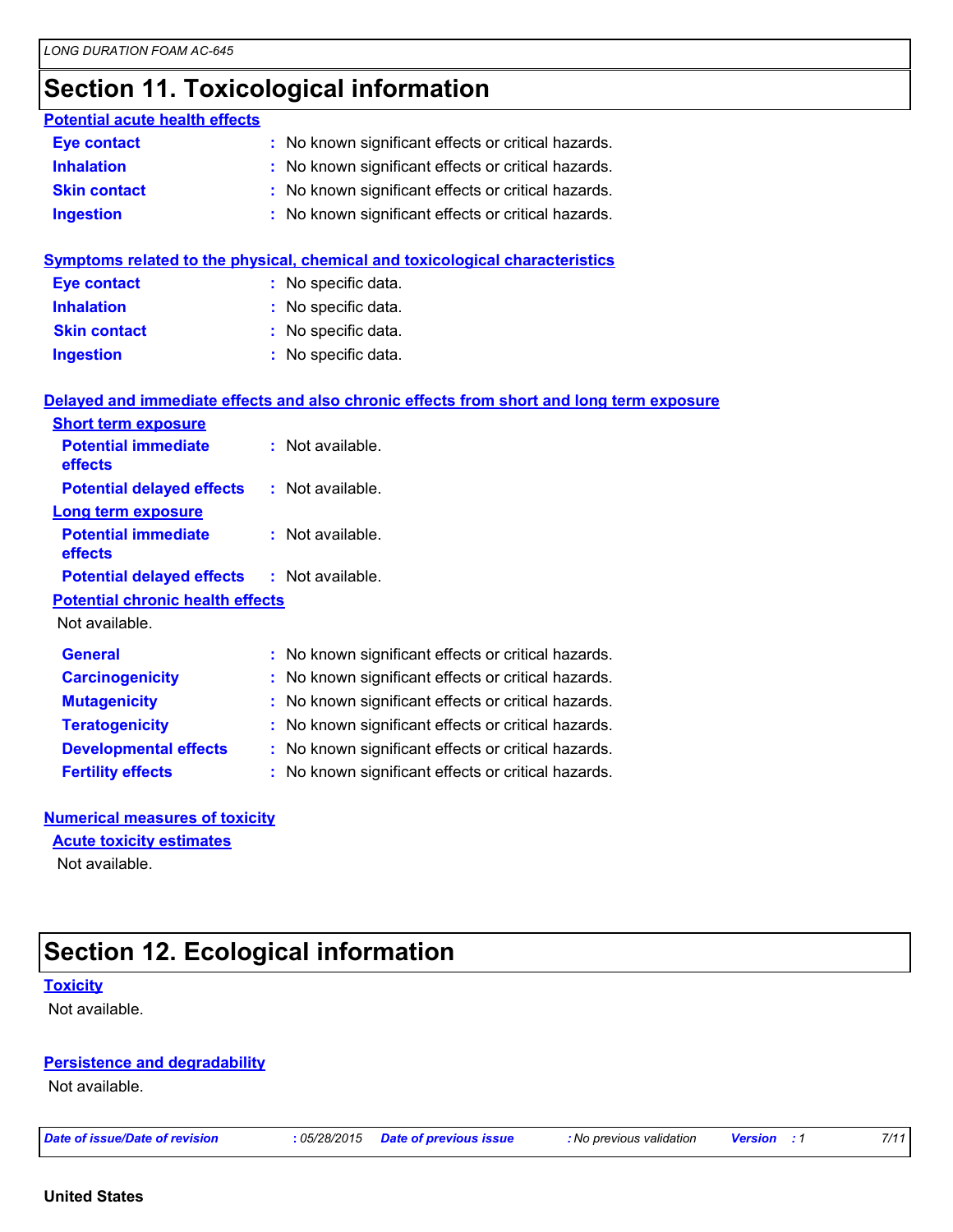# **Section 12. Ecological information**

#### **Bioaccumulative potential**

Not available.

| <b>Mobility in soil</b>                                 |                  |
|---------------------------------------------------------|------------------|
| <b>Soil/water partition</b><br><b>coefficient (Koc)</b> | : Not available. |

**Other adverse effects** : No known significant effects or critical hazards.

# **Section 13. Disposal considerations**

The generation of waste should be avoided or minimized wherever possible. Disposal of this product, solutions and any by-products should at all times comply with the requirements of environmental protection and waste disposal legislation and any regional local authority requirements. Dispose of surplus and non-recyclable products via a licensed waste disposal contractor. Waste should not be disposed of untreated to the sewer unless fully compliant with the requirements of all authorities with jurisdiction. Waste packaging should be recycled. Incineration or landfill should only be considered when recycling is not feasible. This material and its container must be disposed of in a safe way. Empty containers or liners may retain some product residues. Avoid dispersal of spilled material and runoff and contact with soil, waterways, drains and sewers. **Disposal methods :**

### **Section 14. Transport information**

|                                      | <b>DOT Classification</b> | <b>IMDG</b>    | <b>IATA</b>              |
|--------------------------------------|---------------------------|----------------|--------------------------|
| <b>UN number</b>                     | Not regulated.            | Not regulated. | Not regulated.           |
| <b>UN proper</b><br>shipping name    | $\blacksquare$            |                | $\overline{\phantom{0}}$ |
| <b>Transport</b><br>hazard class(es) |                           |                |                          |
| <b>Packing group</b>                 | $\blacksquare$            |                | $\overline{\phantom{0}}$ |
| <b>Environmental</b><br>hazards      | No.                       | No.            | No.                      |
| <b>Additional</b><br>information     | $\overline{\phantom{a}}$  |                | -                        |

**Special precautions for user Transport within user's premises:** always transport in closed containers that are **:** upright and secure. Ensure that persons transporting the product know what to do in the event of an accident or spillage.

**Transport in bulk according to Annex II of MARPOL 73/78 and the IBC Code :** Not available.

*Date of issue/Date of revision* **:** *05/28/2015 Date of previous issue : No previous validation Version : 1 8/11*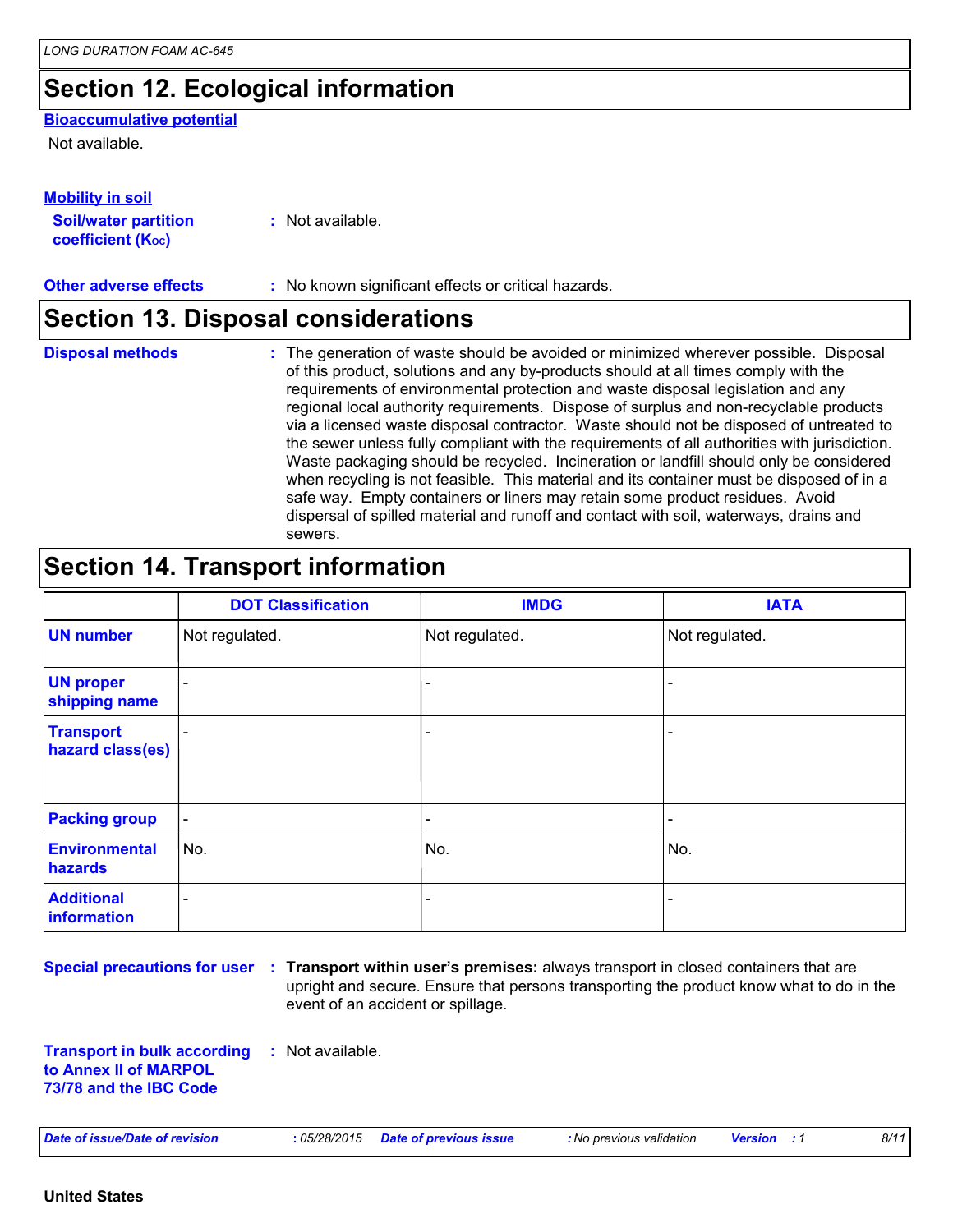# **Section 15. Regulatory information**

| : United States inventory (TSCA 8b): Not determined.<br><b>U.S. Federal regulations</b><br>: Not listed<br><b>Clean Air Act Section 112</b><br>(b) Hazardous Air<br><b>Pollutants (HAPs)</b><br><b>Clean Air Act Section 602</b><br>: Not listed<br><b>Class I Substances</b><br><b>Clean Air Act Section 602</b><br>: Not listed<br><b>Class II Substances</b><br><b>DEA List I Chemicals</b><br>: Not listed<br>(Precursor Chemicals)<br><b>DEA List II Chemicals</b><br>: Not listed<br><b>(Essential Chemicals)</b><br><b>SARA 302/304</b><br><b>Composition/information on ingredients</b><br>No products were found.<br><b>SARA 304 RQ</b><br>: Not applicable.<br><b>SARA 311/312</b><br><b>Classification</b><br>: Not applicable.<br><b>Composition/information on ingredients</b><br>No products were found.<br><b>SARA 313</b><br>Not applicable.<br><b>State regulations</b><br><b>Massachusetts</b><br>: This material is not listed.<br><b>New York</b><br>: This material is not listed.<br><b>New Jersey</b><br>: This material is not listed.<br><b>Pennsylvania</b><br>: This material is not listed.<br><b>California Prop. 65</b><br>None of the components are listed.<br><b>Chemical Weapon Convention List Schedules I, II &amp; III Chemicals</b><br>Not listed.<br><b>Montreal Protocol (Annexes A, B, C, E)</b><br>Not listed.<br><b>Stockholm Convention on Persistent Organic Pollutants</b><br>Not listed.<br><b>Rotterdam Convention on Prior Inform Consent (PIC)</b><br>Not listed.<br><b>UNECE Aarhus Protocol on POPs and Heavy Metals</b><br>Not listed. |  |  |
|---------------------------------------------------------------------------------------------------------------------------------------------------------------------------------------------------------------------------------------------------------------------------------------------------------------------------------------------------------------------------------------------------------------------------------------------------------------------------------------------------------------------------------------------------------------------------------------------------------------------------------------------------------------------------------------------------------------------------------------------------------------------------------------------------------------------------------------------------------------------------------------------------------------------------------------------------------------------------------------------------------------------------------------------------------------------------------------------------------------------------------------------------------------------------------------------------------------------------------------------------------------------------------------------------------------------------------------------------------------------------------------------------------------------------------------------------------------------------------------------------------------------------------------------------------------------------------------------|--|--|
|                                                                                                                                                                                                                                                                                                                                                                                                                                                                                                                                                                                                                                                                                                                                                                                                                                                                                                                                                                                                                                                                                                                                                                                                                                                                                                                                                                                                                                                                                                                                                                                             |  |  |
|                                                                                                                                                                                                                                                                                                                                                                                                                                                                                                                                                                                                                                                                                                                                                                                                                                                                                                                                                                                                                                                                                                                                                                                                                                                                                                                                                                                                                                                                                                                                                                                             |  |  |
|                                                                                                                                                                                                                                                                                                                                                                                                                                                                                                                                                                                                                                                                                                                                                                                                                                                                                                                                                                                                                                                                                                                                                                                                                                                                                                                                                                                                                                                                                                                                                                                             |  |  |
|                                                                                                                                                                                                                                                                                                                                                                                                                                                                                                                                                                                                                                                                                                                                                                                                                                                                                                                                                                                                                                                                                                                                                                                                                                                                                                                                                                                                                                                                                                                                                                                             |  |  |
|                                                                                                                                                                                                                                                                                                                                                                                                                                                                                                                                                                                                                                                                                                                                                                                                                                                                                                                                                                                                                                                                                                                                                                                                                                                                                                                                                                                                                                                                                                                                                                                             |  |  |
|                                                                                                                                                                                                                                                                                                                                                                                                                                                                                                                                                                                                                                                                                                                                                                                                                                                                                                                                                                                                                                                                                                                                                                                                                                                                                                                                                                                                                                                                                                                                                                                             |  |  |
|                                                                                                                                                                                                                                                                                                                                                                                                                                                                                                                                                                                                                                                                                                                                                                                                                                                                                                                                                                                                                                                                                                                                                                                                                                                                                                                                                                                                                                                                                                                                                                                             |  |  |
|                                                                                                                                                                                                                                                                                                                                                                                                                                                                                                                                                                                                                                                                                                                                                                                                                                                                                                                                                                                                                                                                                                                                                                                                                                                                                                                                                                                                                                                                                                                                                                                             |  |  |
|                                                                                                                                                                                                                                                                                                                                                                                                                                                                                                                                                                                                                                                                                                                                                                                                                                                                                                                                                                                                                                                                                                                                                                                                                                                                                                                                                                                                                                                                                                                                                                                             |  |  |
|                                                                                                                                                                                                                                                                                                                                                                                                                                                                                                                                                                                                                                                                                                                                                                                                                                                                                                                                                                                                                                                                                                                                                                                                                                                                                                                                                                                                                                                                                                                                                                                             |  |  |
|                                                                                                                                                                                                                                                                                                                                                                                                                                                                                                                                                                                                                                                                                                                                                                                                                                                                                                                                                                                                                                                                                                                                                                                                                                                                                                                                                                                                                                                                                                                                                                                             |  |  |
|                                                                                                                                                                                                                                                                                                                                                                                                                                                                                                                                                                                                                                                                                                                                                                                                                                                                                                                                                                                                                                                                                                                                                                                                                                                                                                                                                                                                                                                                                                                                                                                             |  |  |
|                                                                                                                                                                                                                                                                                                                                                                                                                                                                                                                                                                                                                                                                                                                                                                                                                                                                                                                                                                                                                                                                                                                                                                                                                                                                                                                                                                                                                                                                                                                                                                                             |  |  |
|                                                                                                                                                                                                                                                                                                                                                                                                                                                                                                                                                                                                                                                                                                                                                                                                                                                                                                                                                                                                                                                                                                                                                                                                                                                                                                                                                                                                                                                                                                                                                                                             |  |  |
|                                                                                                                                                                                                                                                                                                                                                                                                                                                                                                                                                                                                                                                                                                                                                                                                                                                                                                                                                                                                                                                                                                                                                                                                                                                                                                                                                                                                                                                                                                                                                                                             |  |  |
|                                                                                                                                                                                                                                                                                                                                                                                                                                                                                                                                                                                                                                                                                                                                                                                                                                                                                                                                                                                                                                                                                                                                                                                                                                                                                                                                                                                                                                                                                                                                                                                             |  |  |
|                                                                                                                                                                                                                                                                                                                                                                                                                                                                                                                                                                                                                                                                                                                                                                                                                                                                                                                                                                                                                                                                                                                                                                                                                                                                                                                                                                                                                                                                                                                                                                                             |  |  |
|                                                                                                                                                                                                                                                                                                                                                                                                                                                                                                                                                                                                                                                                                                                                                                                                                                                                                                                                                                                                                                                                                                                                                                                                                                                                                                                                                                                                                                                                                                                                                                                             |  |  |
|                                                                                                                                                                                                                                                                                                                                                                                                                                                                                                                                                                                                                                                                                                                                                                                                                                                                                                                                                                                                                                                                                                                                                                                                                                                                                                                                                                                                                                                                                                                                                                                             |  |  |
|                                                                                                                                                                                                                                                                                                                                                                                                                                                                                                                                                                                                                                                                                                                                                                                                                                                                                                                                                                                                                                                                                                                                                                                                                                                                                                                                                                                                                                                                                                                                                                                             |  |  |
|                                                                                                                                                                                                                                                                                                                                                                                                                                                                                                                                                                                                                                                                                                                                                                                                                                                                                                                                                                                                                                                                                                                                                                                                                                                                                                                                                                                                                                                                                                                                                                                             |  |  |
|                                                                                                                                                                                                                                                                                                                                                                                                                                                                                                                                                                                                                                                                                                                                                                                                                                                                                                                                                                                                                                                                                                                                                                                                                                                                                                                                                                                                                                                                                                                                                                                             |  |  |
|                                                                                                                                                                                                                                                                                                                                                                                                                                                                                                                                                                                                                                                                                                                                                                                                                                                                                                                                                                                                                                                                                                                                                                                                                                                                                                                                                                                                                                                                                                                                                                                             |  |  |
|                                                                                                                                                                                                                                                                                                                                                                                                                                                                                                                                                                                                                                                                                                                                                                                                                                                                                                                                                                                                                                                                                                                                                                                                                                                                                                                                                                                                                                                                                                                                                                                             |  |  |
|                                                                                                                                                                                                                                                                                                                                                                                                                                                                                                                                                                                                                                                                                                                                                                                                                                                                                                                                                                                                                                                                                                                                                                                                                                                                                                                                                                                                                                                                                                                                                                                             |  |  |
|                                                                                                                                                                                                                                                                                                                                                                                                                                                                                                                                                                                                                                                                                                                                                                                                                                                                                                                                                                                                                                                                                                                                                                                                                                                                                                                                                                                                                                                                                                                                                                                             |  |  |
|                                                                                                                                                                                                                                                                                                                                                                                                                                                                                                                                                                                                                                                                                                                                                                                                                                                                                                                                                                                                                                                                                                                                                                                                                                                                                                                                                                                                                                                                                                                                                                                             |  |  |
|                                                                                                                                                                                                                                                                                                                                                                                                                                                                                                                                                                                                                                                                                                                                                                                                                                                                                                                                                                                                                                                                                                                                                                                                                                                                                                                                                                                                                                                                                                                                                                                             |  |  |
|                                                                                                                                                                                                                                                                                                                                                                                                                                                                                                                                                                                                                                                                                                                                                                                                                                                                                                                                                                                                                                                                                                                                                                                                                                                                                                                                                                                                                                                                                                                                                                                             |  |  |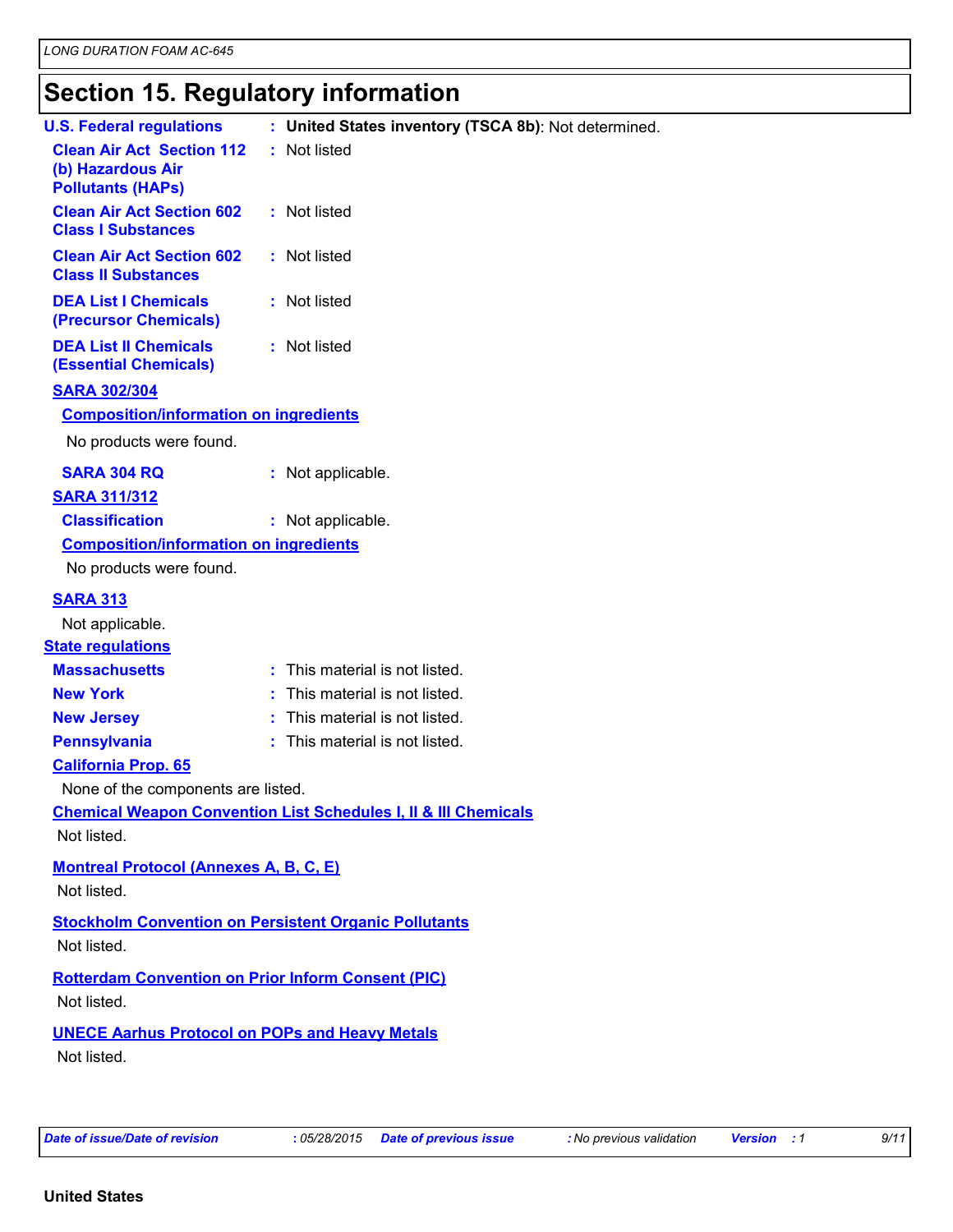### **Section 16. Other information**

**Hazardous Material Information System (U.S.A.)**



**Caution: HMIS® ratings are based on a 0-4 rating scale, with 0 representing minimal hazards or risks, and 4 representing significant hazards or risks Although HMIS® ratings are not required on SDSs under 29 CFR 1910. 1200, the preparer may choose to provide them. HMIS® ratings are to be used with a fully implemented HMIS® program. HMIS® is a registered mark of the National Paint & Coatings Association (NPCA). HMIS® materials may be purchased exclusively from J. J. Keller (800) 327-6868.**

**The customer is responsible for determining the PPE code for this material.**

**National Fire Protection Association (U.S.A.)**



**Reprinted with permission from NFPA 704-2001, Identification of the Hazards of Materials for Emergency Response Copyright ©1997, National Fire Protection Association, Quincy, MA 02269. This reprinted material is not the complete and official position of the National Fire Protection Association, on the referenced subject which is represented only by the standard in its entirety.**

**Copyright ©2001, National Fire Protection Association, Quincy, MA 02269. This warning system is intended to be interpreted and applied only by properly trained individuals to identify fire, health and reactivity hazards of chemicals. The user is referred to certain limited number of chemicals with recommended classifications in NFPA 49 and NFPA 325, which would be used as a guideline only. Whether the chemicals are classified by NFPA or not, anyone using the 704 systems to classify chemicals does so at their own risk.**

**History** IHS **: Date of issue/Date of revision Version Prepared by Date of previous issue : :** 05/28/2015 **:** No previous validation **Key to abbreviations :** ATE = Acute Toxicity Estimate BCF = Bioconcentration Factor GHS = Globally Harmonized System of Classification and Labelling of Chemicals IATA = International Air Transport Association IBC = Intermediate Bulk Container IMDG = International Maritime Dangerous Goods LogPow = logarithm of the octanol/water partition coefficient MARPOL 73/78 = International Convention for the Prevention of Pollution From Ships, 1973 as modified by the Protocol of 1978. ("Marpol" = marine pollution) UN = United Nations 1 **Classification Justification** Not classified.

**Procedure used to derive the classification**